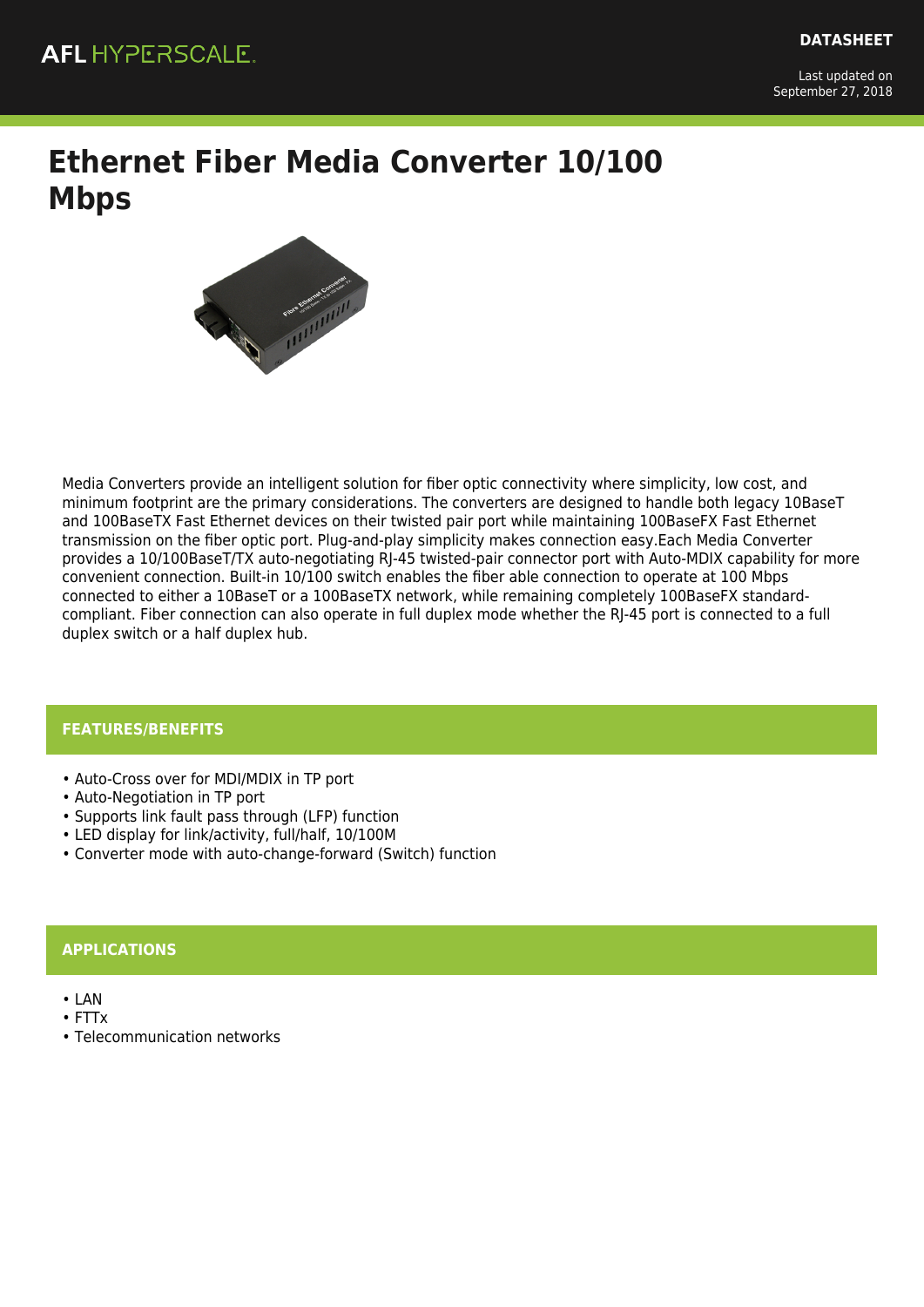## **SPECIFICATIONS**

| Complies with:          | IEEE 802.3 10Base-T, 100Base-TX and 100Base-FX standards                                                                                                     |
|-------------------------|--------------------------------------------------------------------------------------------------------------------------------------------------------------|
| Connector:              | STP RJ-45 connector, optical SC, FC, ST connector                                                                                                            |
| Transmission Type:      | 10/100M FDX/HDX                                                                                                                                              |
| Data Buffer:            | 128 Kb RAM                                                                                                                                                   |
|                         | Wavelength (typical):Multimode: 850 nm (≤550 m), 1300 nm (≤2 km); Single mode: 1310 nm up to 60 km, 1550 nm up to 120 km                                     |
| Operation mode:         | Full duplex mode or half duplex mode                                                                                                                         |
| Temperature:            | $0 - 50^{\circ}$ C (Operating); -45 - 80 $^{\circ}$ C (Storage)                                                                                              |
| Humidity:               | 5%-80% non-condensing (Operating); 10%-90% (Storage)                                                                                                         |
| Power Supply:           | External 1A, +5 V DC Internal 110~260 V AC                                                                                                                   |
| Dimensions:             | External power version 95 mm x70 mm x 26 mm (LxWxH)Internal power version 140 mm x110 mm x 30 mm<br>(LxWxH)                                                  |
| Power Consumption: 2.5W |                                                                                                                                                              |
| Compliance:             | RoHS & REACH FCC Part 15 Class B CE EN55022: 1998+A1: 2000+A2: 2003 EN61000-3-2: 2000+A2: 2005<br>EN61000-3-3: 1995+A1: 2001 EN55024: 1998+A1: 2001+A2: 2003 |
| MTBF:                   | 65.000 h $(25^{\circ}C)$                                                                                                                                     |